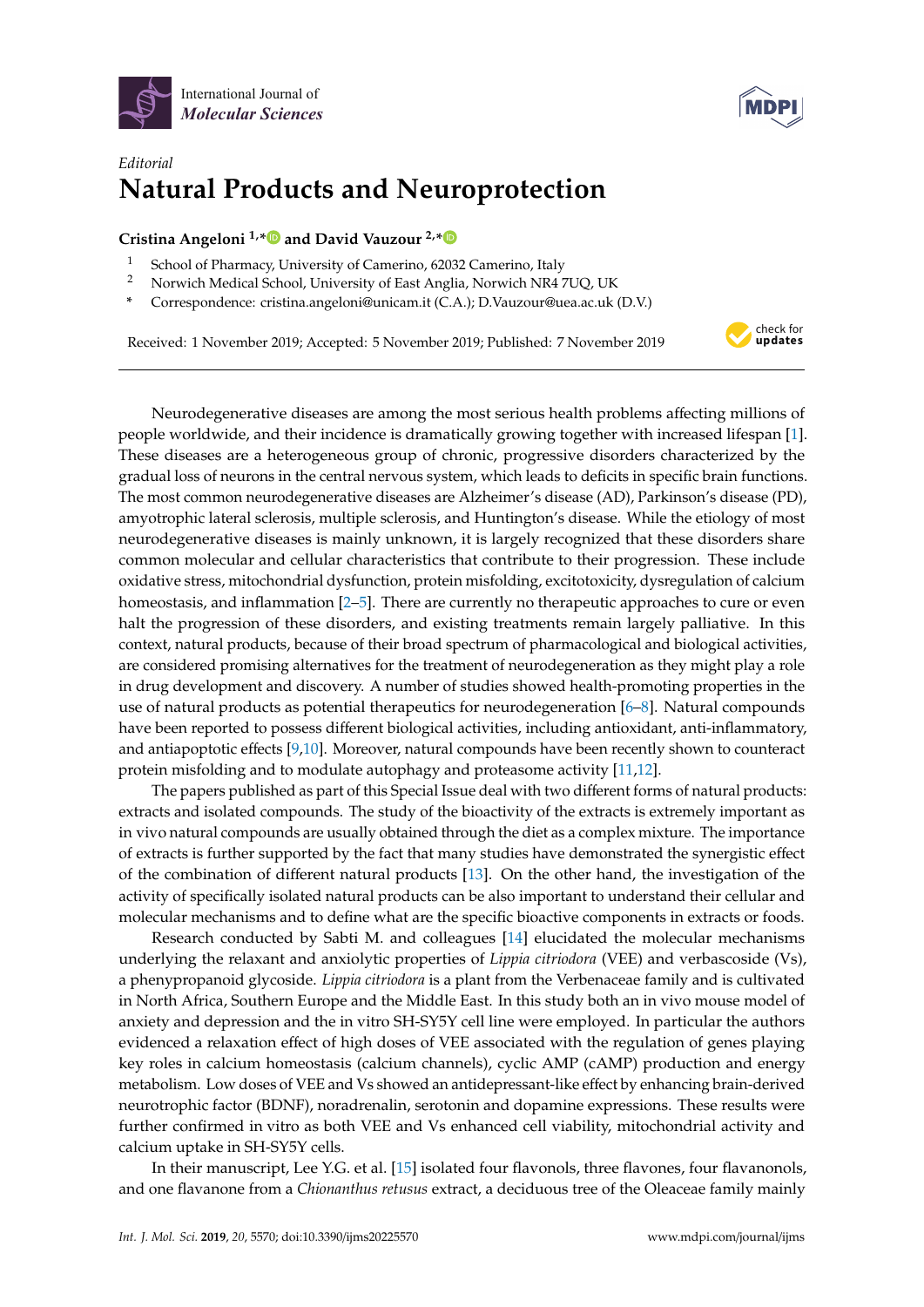cultivated in Korea, Japan and China. Eight of these flavonoids demonstrated to be effective in counteracting inflammation by inhibiting nitric oxide (NO) production in RAW 264.7 cells activated by lipopolysaccharide. In addition, these flavonoids showed a neuroprotective activity counteracting glutamate-induced cell toxicity increasing heme oxygenase 1 (HO-1) protein expression in mouse hippocampal HT22 cells.

Similarly, Jang Y. et al. [\[16\]](#page-4-3) demonstrated that auraptene (AUR), a 7-geranyloxylated coumarin isolated from citrus fruit, is able to counteract neurotoxin-induced reduction of mitochondrial respiration and to inhibit reactive oxygen species (ROS) generation in SN4741 mouse embryonic substantia nigra dopaminergic neuronal cell line. Moreover, they observed, in a MPTP-induced PD mouse model, that AUR treatment improved movement deficits in association with an increase in the number of dopaminergic neurons in the substantia nigra.

Chiroma S.M. et al. [\[17\]](#page-4-4) investigated the neuroprotective effect of *Centella asiatica* (CA), a plant from the family of Apiaceae, in a rat model of neurodegeneration induced by d-galactose/aluminum chloride (d-gal/AlCl3). These authors previously observed that CA extract can attenuate cognitive deficits in this model of neurodegeneration and can also prevent morphological aberrations in the CA1 region of hippocampus [\[18\]](#page-4-5). In the paper published in this Special Issue, they demonstrated that CA significantly increased the levels of protein phosphatase 2 and decreased the levels of glycogen synthase kinase-3 beta. Moreover, CA extract also counteracted apoptosis as it increased the expression of the Bcl-2 mRNA level.

Finally, Javed H. et al. [\[19\]](#page-4-6) demonstrated the neuroprotective effect of thymol, a dietary monoterpene phenol, in a rat model of PD. In particular, neurodegeneration was induced by rotenone at a dose of 2.5 mg/kg body weight for four weeks. Thymol, co-administered to rotenone for four weeks at a dose of 50 mg/kg body weight, significantly attenuated dopaminergic neuronal loss, oxidative stress and inflammation suggesting a protective effect of thymol in rotenone-induced PD.

Along with research papers, different reviews are also presented in this Special Issue.

As previously underlined, proteostasis failure plays a crucial role in the context of ageing and neurodegeneration. Therefore, natural products targeting the proteostasis elements emerge as a promising neuroprotective therapeutic approach to prevent or ameliorate the progression of these disorders. Cuanalo-Contreras K. et al. [\[20\]](#page-4-7) focused on this aspect and revised the current knowledge regarding the use of natural products as modulators of different components of the proteostasis machinery to counteract neurodegeneration. The majority of natural modulators of the proteostasis network are of plant-origin, however some compounds of marine-animal-origin are also emerging. They concluded that further studies are required to understand the precise mechanism of action of the natural proteostasis activators, their off-target effects and their in vivo bioavailability. In their review, Cho B. et al. [\[21\]](#page-4-8) focused on the effect on natural products on the proteostasis elements such as ubiquitin-proteasome system and autophagy (mitophagy) in experimental PD models. Moreover, in the same experimental models, they also revised the neuroprotective effects of natural products on mitochondrial dysfunction, oxidative stress, and hormesis. They summarized the efforts to use natural extracts as lead compounds for the design of novel pharmacological candidates for the treatment of age-related PD. Finally, they addressed two main limitations in the use of natural compounds in counteracting neurodegeneration: the differences of experimental design, such as the quality of the extracts and the forms of dosage, of the studies and the unclear therapeutic mechanism of natural compounds.

Taking into account these two limitations Di Paolo M. et al. [\[22\]](#page-4-9) analyzed the ethical framework of the potential clinical use of natural products to counteract neurodegeneration, with particular attention paid to the principles of biomedical ethics. They concluded that natural products could represent a great promise for the treatment of neurodegeneration, where traditional therapies, via synthetic drugs, only act to alleviate symptoms. However, lack of knowledge on the efficacy and safety of many natural products underscores the urgent need for further investigation to better characterize the therapeutic mechanism of natural products in order to promote patient safety and ethical care.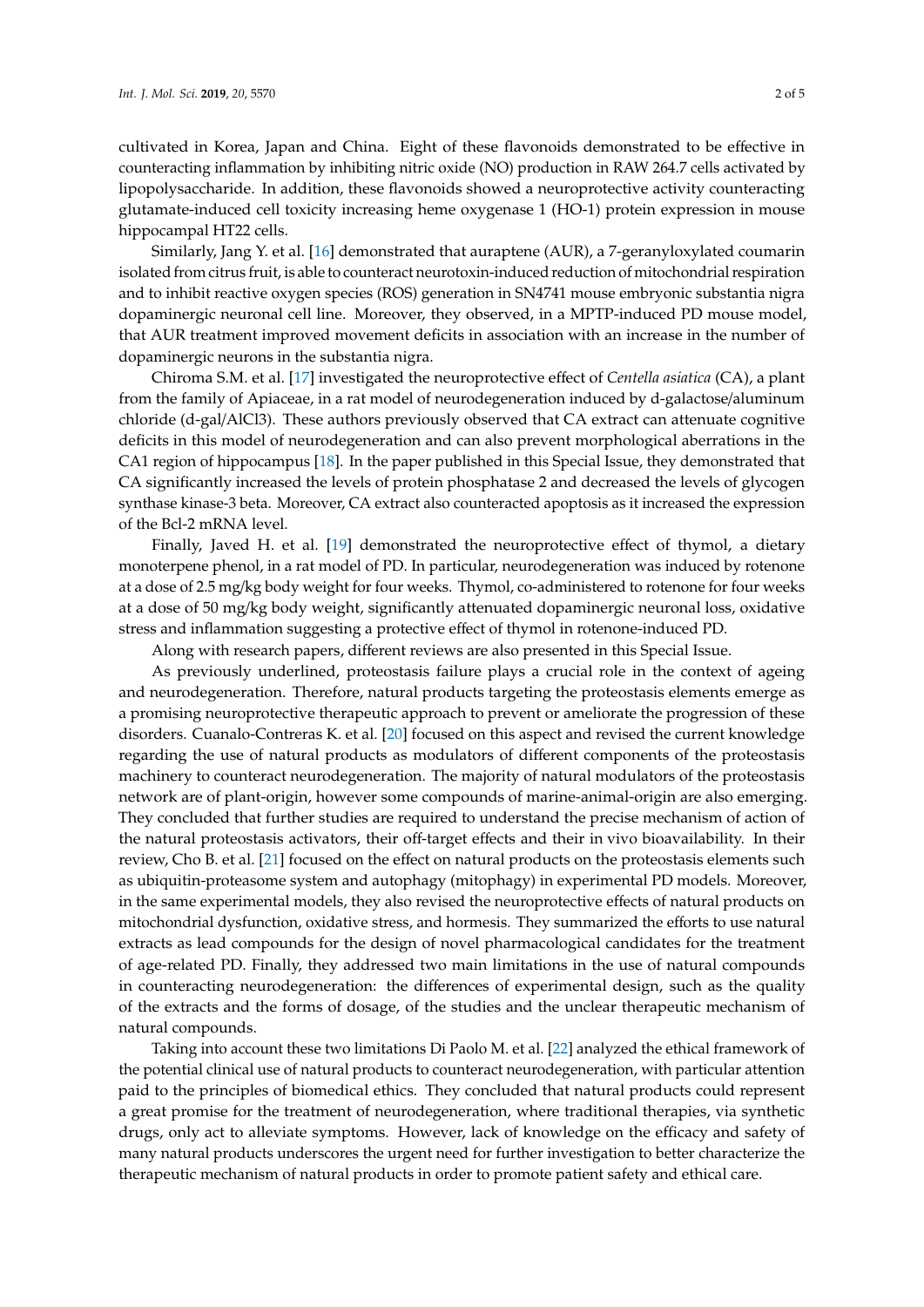Park J.Y. et al. [\[23\]](#page-4-10) revised the current research on the structural diversity, biosynthesis, and pleiotropic neuronal functions of ascaroside (ascr) pheromones and their implications in animal physiology. Pheromones are neuronal signals that stimulate conspecific individuals to react to environmental stressors or stimuli. The authors also discuss the concentration and stage-dependent pleiotropic neuronal functions of ascr pheromones. They suggest that in the future, translation of the knowledge of nematode ascr pheromones to higher animals might be beneficial, as it has been observed that ascr has some anti-inflammatory effects in mice.

Pervin M. et al. [\[24\]](#page-4-11) discuss the function of (−)-epigallocatechin gallate (EGCG) and its microbial ring-fission metabolites in the brain as neuroprotective agent. EGCG, the main green tea catechin, is an ester of (−)-epigallocatechin (EGC) and gallic acid (GA). Despite the great number of studies on the neuroprotective effects of green tea catechins against neurological disorders, it should take into account that the concentration of EGCG in systemic circulation is very low and EGCG disappears within several hours. EGCG undergoes extensive metabolism and recent studies suggest that metabolites of EGCG may play an important role, alongside the beneficial activities of EGCG, in reducing neurodegenerative diseases.

Barbalace M.C. et al. [\[25\]](#page-4-12) focused on the effect of marine algae on neuroinflammation, one of the main contributors to the onset and progression of neurodegenerative diseases. As pointed out by Cuanalo-Contreras K. et al., marine organisms represent a vast source of natural compounds, and among them, algae are an appreciated source of important bioactive components. Barbalace et al. revised the numerous anti-inflammatory compounds that have been recently isolated from marine algae with potential protective efficacy against neuroinflammation.

Polyphenols are among the most studied dietary molecules probably for their multiple and often overlapping reported modes of action. Epidemiological studies suggest a strong association between polyphenol consumption and reduced prevalence of various neurodegenerative diseases; however, ambiguity still exists as to the significance of their influence on human health. Renaud J. and Martinoli M.G. [\[26\]](#page-4-13) analyzed the characteristics and functions of polyphenols that determine their potential therapeutic actions in neurodegenerative disorders. In particular, they discuss the properties that may influence the functionality and bioavailability of dietary polyphenols in the central nervous system (CNS) with a particular focus on therapeutic applications and limitations.

Among polyphenols, curcumin, a component of *Curcuma longa*, is currently considered one of the most effective nutritional antioxidants due to its activity in multiple antioxidant and anti-inflammatory pathways involved in neurodegeneration. Mhillaj E. et al. [\[27\]](#page-4-14) provides a summary of the main findings involving the heme oxygenase/biliverdin reductase system as a valid target in mediating the potential neuroprotective properties of curcumin. Moreover, they address the pharmacokinetic properties and concerns about curcumin's safety profile.

Maher P. [\[27\]](#page-4-14) focused on a wide class of polyphenols, flavonoids. Among the huge number of polyphenols, several epidemiological studies have specifically highlighted the potential beneficial role of flavonoids to counteract neurodegeneration. In particular the author discusses the beneficial effects of multiple flavonoids in different models of neurodegenerative diseases and identified common mechanisms of action. As outlined by other authors of this Special Issue, the conclusions state that further investigations should be carried out in order to use flavonoids in the treatment of neurodegenerative diseases.

Infante-Garcia C. and Garcia-Alloza M. [\[28\]](#page-4-15) reviewed natural compounds with a protective activity against brain neurodegeneration in animal models of diabetes mellitus, taking into account several therapeutic targets: inflammation and oxidative stress, vascular damage, neuronal loss or cognitive impairment. Diabetic brain is characterized by micro and macrostructural changes, such as neurovascular deterioration or neuroinflammation that lead to neurodegeneration and progressive cognition dysfunction. The authors evidenced that natural compounds and extracts show antioxidant and anti-inflammatory activities at a central level, as well as a relevant capacity to reduce vascular damage, contributing altogether to limit neurodegeneration and cognitive derived alterations. In their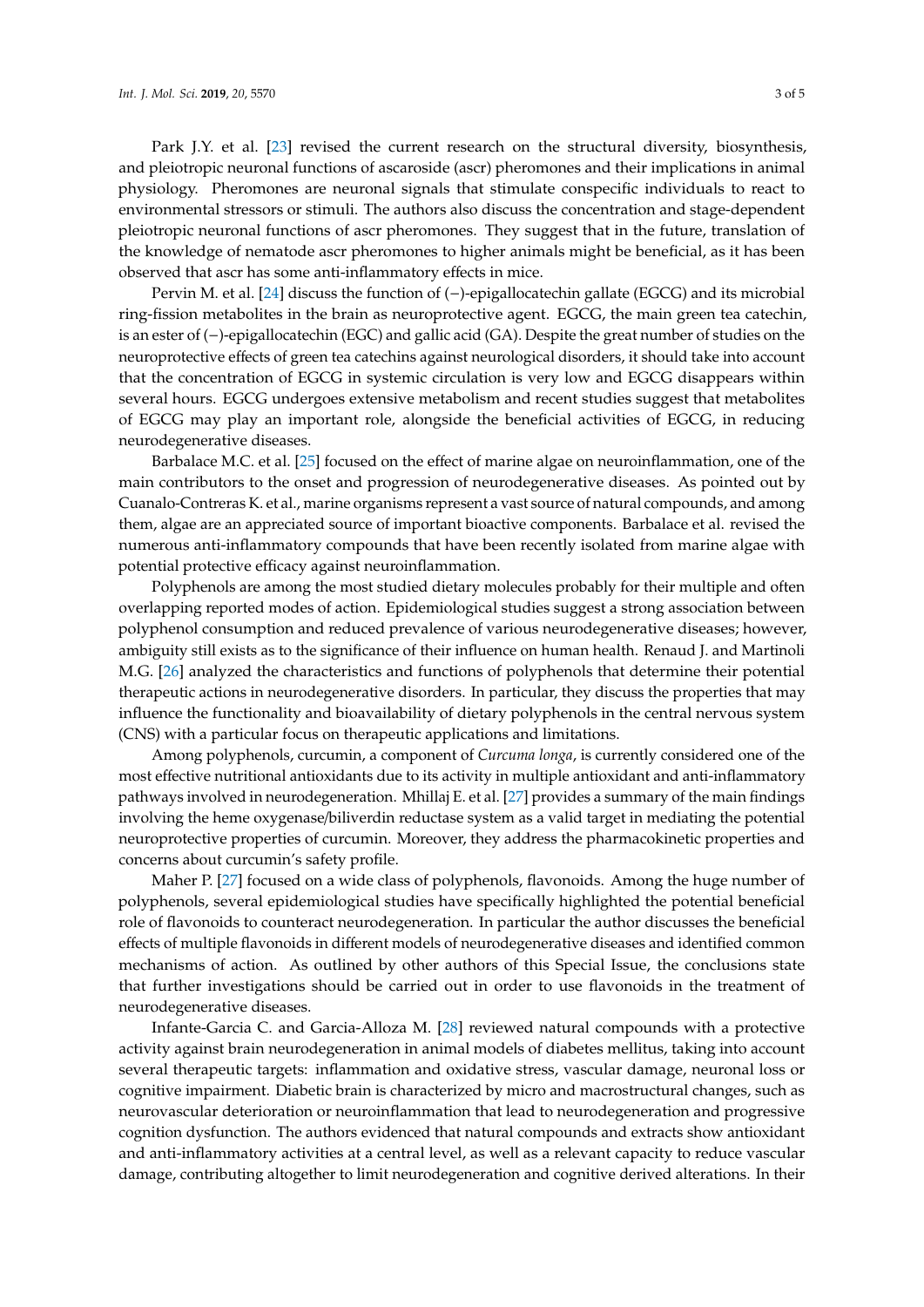conclusion the authors highlighted that natural products could contribute to expand therapeutic options to treat or reduce central complications associated with diabetes mellitus.

Andrade S. et al. [\[29\]](#page-4-16) focus their attention on a specific neurodegenerative disease, AD, and discuss both the natural compounds already in clinical trial phase and other natural compounds with known potentially beneficial effects in AD in a preclinical development stage. Regarding the preclinical studies, only the most recent reported works have been considered. Clinical trials have demonstrated that different compounds appear to be effective for AD therapy, on the contrary others have failed in human trials. Natural compounds in earlier phases of research need further studies to uncover their therapeutic potential for AD.

Berezowska M. et al. [\[21\]](#page-4-8) reviewed the effects of vitamin D in multiple sclerosis on pathology and symptoms. Based on specific criteria, they selected ten studies with a size ranging from 40 to 94 people and with a duration of the intervention from 12 to 96 weeks; all the studies compared the use of vitamin D with a placebo or low dose vitamin D. One trial found a significant effect on Expanded Disability Status Scale (EDSS) score, three demonstrated a significant change in serum cytokines level, one found benefits in enhancing lesions and, interestingly, three studies reported no serious adverse events in the use of vitamin D.

In conclusion, the papers published in this Special Issue, despite addressing different topics, can be considered an important contribution to the knowledge of the neuroprotective effect of natural products, and present a great deal of information related to both the benefits but also the limitations of their use in counteracting neurodegeneration.

**Conflicts of Interest:** The authors declare no conflicts of interest.

## **References**

- <span id="page-3-0"></span>1. Erkkinen, M.G.; Kim, M.O.; Geschwind, M.D. Clinical Neurology and Epidemiology of the Major Neurodegenerative Diseases. *Cold Spring Harb. Perspect. Biol.* **2018**, *10*. [\[CrossRef\]](http://dx.doi.org/10.1101/cshperspect.a033118) [\[PubMed\]](http://www.ncbi.nlm.nih.gov/pubmed/28716886)
- <span id="page-3-1"></span>2. Ilieva, H.; Polymenidou, M.; Cleveland, D.W. Non-cell autonomous toxicity in neurodegenerative disorders: ALS and beyond. *J. Cell Biol.* **2009**, *187*, 761–772. [\[CrossRef\]](http://dx.doi.org/10.1083/jcb.200908164) [\[PubMed\]](http://www.ncbi.nlm.nih.gov/pubmed/19951898)
- 3. Taylor, J.P.; Brown, R.H.; Cleveland, D.W. Decoding ALS: From genes to mechanism. *Nature* **2016**, *539*, 197–206. [\[CrossRef\]](http://dx.doi.org/10.1038/nature20413)
- 4. Magalingam, K.B.; Radhakrishnan, A.; Ping, N.S.; Haleagrahara, N. Current Concepts of Neurodegenerative Mechanisms in Alzheimer's Disease. *Biomed. Res. Int.* **2018**, *2018*, 3740461. [\[CrossRef\]](http://dx.doi.org/10.1155/2018/3740461) [\[PubMed\]](http://www.ncbi.nlm.nih.gov/pubmed/29707568)
- <span id="page-3-2"></span>5. Zeng, X.S.; Geng, W.S.; Jia, J.J.; Chen, L.; Zhang, P.P. Cellular and Molecular Basis of Neurodegeneration in Parkinson Disease. *Front. Aging Neurosci.* **2018**, *10*, 109. [\[CrossRef\]](http://dx.doi.org/10.3389/fnagi.2018.00109)
- <span id="page-3-3"></span>6. Bui, T.T.; Nguyen, T.H. Natural product for the treatment of Alzheimer's disease. *J. Basic Clin. Physiol. Pharmacol.* **2017**, *28*, 413–423. [\[CrossRef\]](http://dx.doi.org/10.1515/jbcpp-2016-0147) [\[PubMed\]](http://www.ncbi.nlm.nih.gov/pubmed/28708573)
- 7. Calis, Z.; Mogulkoc, R.; Baltaci, A.K. The roles of Flavonoles/Flavonoids in Neurodegeneration and Neuroinflammation. *Mini Rev. Med. Chem.* **2019**. [\[CrossRef\]](http://dx.doi.org/10.2174/1389557519666190617150051)
- <span id="page-3-4"></span>8. Tarozzi, A.; Angeloni, C.; Malaguti, M.; Morroni, F.; Hrelia, S.; Hrelia, P. Sulforaphane as a potential protective phytochemical against neurodegenerative diseases. *Oxid. Med. Cell Longev.* **2013**, *2013*, 415078. [\[CrossRef\]](http://dx.doi.org/10.1155/2013/415078)
- <span id="page-3-5"></span>9. Flanagan, E.; Müller, M.; Hornberger, M.; Vauzour, D. Impact of Flavonoids on Cellular and Molecular Mechanisms Underlying Age-Related Cognitive Decline and Neurodegeneration. *Curr. Nutr. Rep.* **2018**, *7*, 49–57. [\[CrossRef\]](http://dx.doi.org/10.1007/s13668-018-0226-1)
- <span id="page-3-6"></span>10. Angeloni, C.; Giusti, L.; Hrelia, S. New neuroprotective perspectives in fighting oxidative stress and improving cellular energy metabolism by oleocanthal. *Neural Regen. Res.* **2019**, *14*, 1217–1218. [\[CrossRef\]](http://dx.doi.org/10.4103/1673-5374.251327)
- <span id="page-3-7"></span>11. Perrone, L.; Squillaro, T.; Napolitano, F.; Terracciano, C.; Sampaolo, S.; Melone, M.A.B. The Autophagy Signaling Pathway: A Potential Multifunctional Therapeutic Target of Curcumin in Neurological and Neuromuscular Diseases. *Nutrients* **2019**, *11*. [\[CrossRef\]](http://dx.doi.org/10.3390/nu11081881) [\[PubMed\]](http://www.ncbi.nlm.nih.gov/pubmed/31412596)
- <span id="page-3-8"></span>12. Gan, N.; Wu, Y.C.; Brunet, M.; Garrido, C.; Chung, F.L.; Dai, C.; Mi, L. Sulforaphane activates heat shock response and enhances proteasome activity through up-regulation of Hsp27. *J. Biol. Chem.* **2010**, *285*, 35528–35536. [\[CrossRef\]](http://dx.doi.org/10.1074/jbc.M110.152686) [\[PubMed\]](http://www.ncbi.nlm.nih.gov/pubmed/20833711)